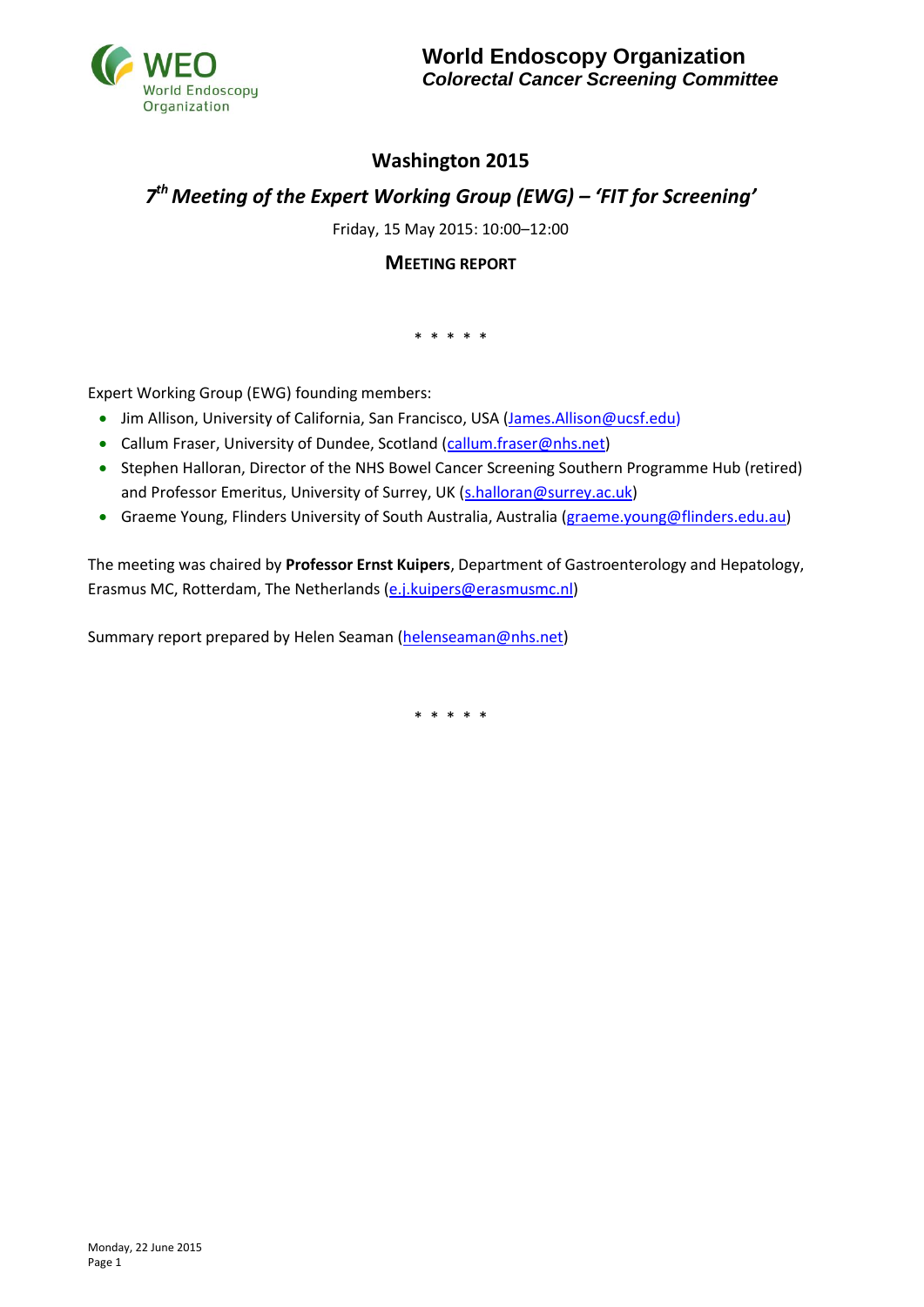

#### **Agenda items:**

| Item 1.                                                      | Is Cologuard the new high bar for non-invasive CRC screening?<br>Chair: Robert E. Schoen, Professor of Medicine & Epidemiology, University of<br>Pittsburgh, PA, USA                                                  |  |
|--------------------------------------------------------------|-----------------------------------------------------------------------------------------------------------------------------------------------------------------------------------------------------------------------|--|
| Slide set no. 1                                              | Cologuard: Yes. Robert E. Schoen                                                                                                                                                                                      |  |
| Slide set no. 2                                              | Cologuard: No. Douglas J. Robertson, Geisel School of Medicine at Dartmouth,<br>NH and VA Medical Center, VT, USA                                                                                                     |  |
| Item 2.<br>Slide set no. 3                                   | 80% national CRC screening rate by 2018: a goal we can reach by getting FIT<br>Chair: James E. Allison, Division of Gastroenterology, University of California San<br>Francisco, USA                                  |  |
|                                                              | FIT and the FDA $-$ the problems and possible solutions $-$ a collegial discussion<br>between stakeholders                                                                                                            |  |
| Slide set no. 4                                              | <b>Industry Issues</b><br>FIT's Quantity, Quality and Oversight<br>Helen Landicho, Senior Vice President Regulatory Affairs, Polymedco, Inc., USA                                                                     |  |
| Slide set no. 5                                              | Patient safety and quality laboratory issues<br>The Iowa experience with CLIA-waived FIT<br>Barcey Levy, Department of Family Medicine, University of Iowa, USA                                                       |  |
| Slide set no. 6                                              | <b>Possible FDA solutions for issues raised</b><br>FDA regulation of faecal immunochemical testing (FIT)<br>Yvonne Doswell, Scientific Reviewer, Center for Devices and Radiological Health,<br>FDA, USA              |  |
| Item 3.                                                      | <b>Free papers</b>                                                                                                                                                                                                    |  |
| Appendix 1                                                   | *The FIT Pilot in England<br>Sally Benton, Director, NHS Bowel Cancer Screening Southern Programme Hub,<br>Guildford, UK                                                                                              |  |
| Slide set no. 7                                              | Interval cancer after negative FIT and colonoscopy after positive FIT<br>Isabel Portillo, Manager of Colorectal Detection Programme, Bilbao, Spain                                                                    |  |
| Slide set no. 8                                              | Determining an appropriate cut-off level for a national screening programme<br>Ernst Kuipers, Professor of Medicine, Erasmus MC, Rotterdam, NL                                                                        |  |
| Slide set no. 9                                              | Colorectal cancer (CRC) screening in Ibaraki prefecture, Japan. A comparison<br>between males and females using a two-day sampling method<br>Yoko Saito, Ibarakiken Medical Center, Mito, Japan                       |  |
| Slides and summary<br>not available<br>(pending publication) | Comparison of OC-SENSOR and FOB Gold in population-based colorectal cancer<br>screening<br>Manon van der Vlugt, Department of Gastroenterology and Hepatology, Academic<br>Medical Centre, Amsterdam, The Netherlands |  |

**\*** Sally Benton was not able to attend the meeting. An abstract detailing outcomes from the FIT Pilot in England was included in the WEO CRC SC '**Additional Material**' booklet; the abstract is reproduced here as **Appendix 1**.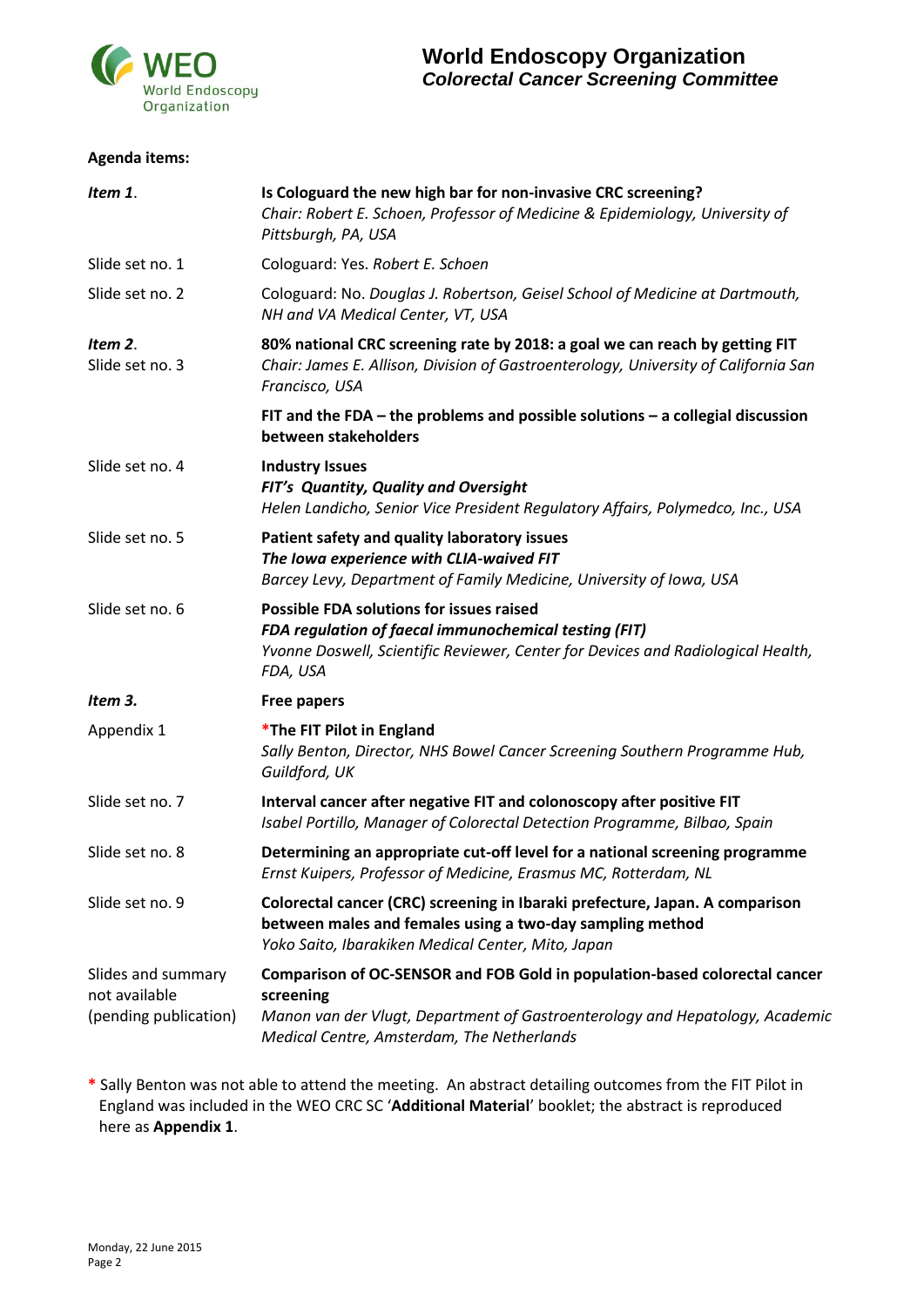

### **1. Is Cologuard the new high bar for non-invasive CRC screening?**

Cologuard (Exact Sciences Corporation, Madison, WI 53719) is marketed as "the first and only FDAapproved stool DNA non-invasive colorectal cancer screening test".<sup>1</sup> A single stool sample is collected into a container and then sent to Exact Sciences Labs for analysis (which includes quantitative molecular assays for KRAS mutations, aberrant NDRG4 and BMP3 methylation, and β-actin, plus a haemoglobin immunoassay [*i.e.* a faecal immunochemical test, FIT]). In 2014, Imperiale *et al* published the results of a study in the *New England Journal of Medicine* that compared a 'Multitarget stool DNA test' (Cologuard) with a single FIT (OC FIT-CHEK, Polymedco, USA; cut-off for positivity 20 µg haemoglobin/g faeces [100 ng Hb/mL buffer]) in a cohort of people at average risk for CRC who subsequently underwent colonoscopy.<sup>2</sup> Imperiale et al reported that:

*Of the 9989 participants who could be evaluated, 65 (0.7%) had colorectal cancer and 757 (7.6%) had advanced precancerous lesions (advanced adenomas or sessile serrated polyps measuring ≥1 cm in the greatest dimension) on colonoscopy. The sensitivity for detecting colorectal cancer was 92.3% with DNA testing and 73.8% with FIT (P=0.002). The sensitivity for detecting advanced precancerous lesions was 42.4% with DNA testing and 23.8% with FIT (P<0.001). The rate of detection of polyps with high-grade dysplasia was 69.2% with DNA testing and 46.2% with FIT (P=0.004); the rates of detection of serrated sessile polyps measuring 1 cm or more were 42.4% and 5.1%, respectively (P<0.001). Specificities with DNA testing and FIT were 86.6% and 94.9%, respectively, among participants with non-advanced or negative findings (P<0.001) and 89.8% and 96.4%, respectively, among those with negative results on colonoscopy (P<0.001). The numbers of persons who would need to be screened to detect one cancer were 154 with colonoscopy, 166 with DNA testing and 208 with FIT.*

*In asymptomatic persons at average risk for colorectal cancer, multitarget stool DNA testing detected significantly more cancers than did FIT but had more false positive results. (Funded by Exact Sciences; ClinicalTrials.gov number, NCT01397747.)*

### *Slide set no. 1: Robert E. Schoen.*

#### **'Cologuard: Pro'**

Professor Schoen presented an argument supporting the use of Cologuard, referring to his co-authored 2015 publication in *Digestive Diseases and Sciences* 'Detection of Advanced Neoplasia with FIT *versus* sigmoidoscopy *versus* colonoscopy: more is more'. 3 That publication concluded that colonoscopy detects more advanced neoplasia than FIT and/or flexible sigmoidoscopy (FS), although acknowledged that the number needed to screen makes colonoscopy expensive and inconvenient. The authors reported that FIT is least effective, adds nothing to a regime of FS and FIT and, when the focus is purely on detection, the data are clear: less is not more – more is more.

Professor Schoen also referred to work from Castro et al<sup>4</sup> that concluded the diagnostic yield for advanced right-sided neoplasia is low with FIT and FS: "Fecal immunochemical test is more specific than sigmoidoscopy [for right-sided advanced colorectal neoplasia] but less sensitive than sigmoidoscopy [for the same] according to NORCCAP criteria [one distal polyp  $\geq$  10 mm, any adenoma, or CRC]."

Professor Schoen continued by outlining the results of the Imperiale *et al* study comparing Cologuard with FIT<sup>2</sup> and emphasised the significantly greater detection of high grade dysplasia and sessile serrated adenoma with Cologuard.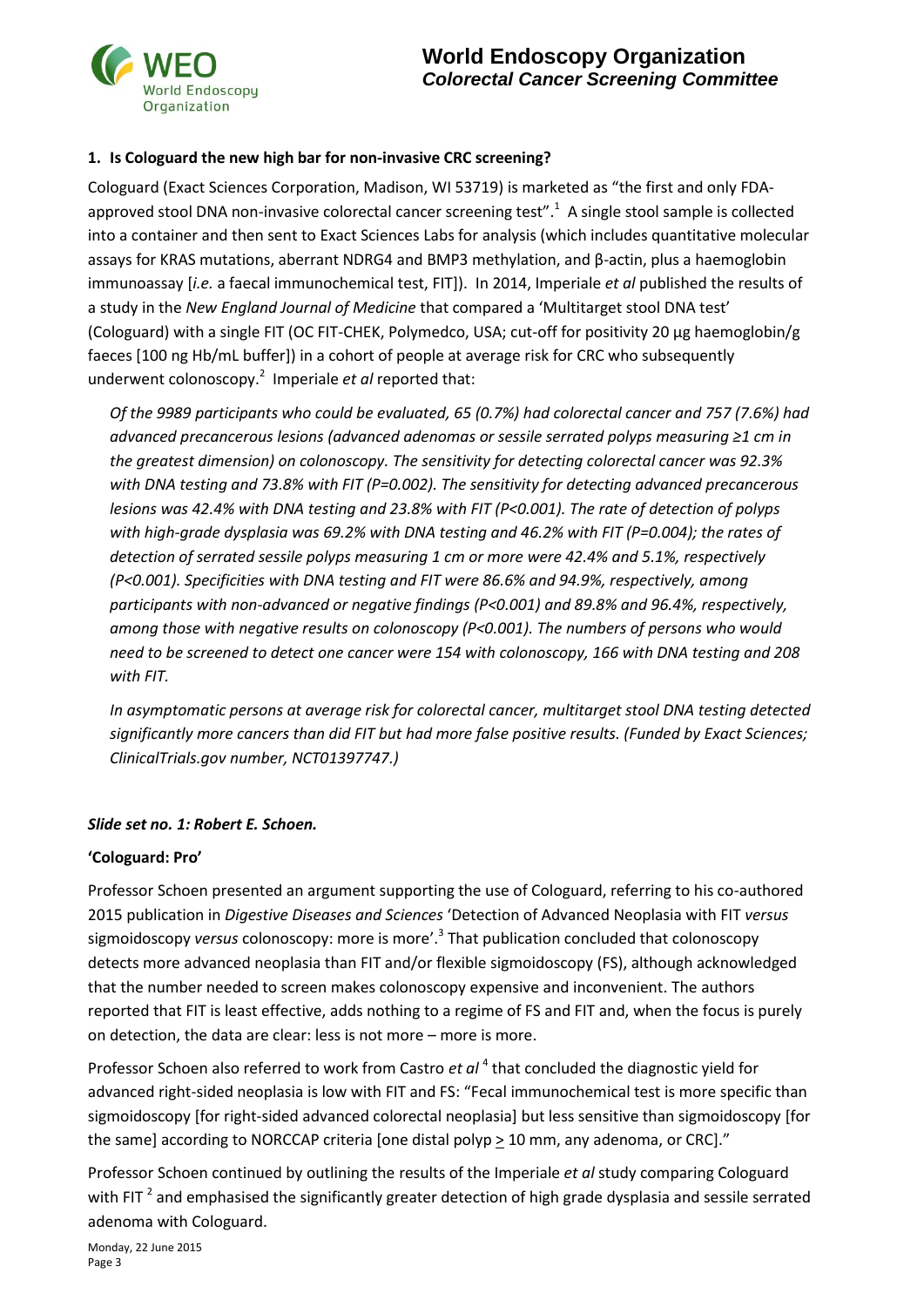

The long-term effectiveness of CRC screening using a faecal occult blood test (FOBT) is realised by repeat testing; in Italy and the Netherlands with FIT,  $^{5,6}$  and in the UK with a guaiac-based FOBT,  $^7$  compliance may be less than ideal.

Professor Schoen concluded his presentation to the EWG by stating that sensitivity should be maximized whenever possible and that Cologuard is more sensitive than FIT for advanced adenomas and cancers.

### *Slide set no. 2: Douglas J. Robertson.*

### **'Is Cologuard the new high bar for non-invasive CRC screening? "No"'**

Professor Robertson presented the argument that CRC screening using Cologuard may not be the best option. Important progress has been made by Thomas Imperiale and his co-workers since they reported in 2004 on DNA faecal testing that detected only 50% of invasive cancers and less than 20% of advanced adenoma.<sup>8</sup> In 2014, Imperiale *et al* <sup>2</sup> reported the results of further work comparing the performance of an updated panel of biomarkers and a FIT versus FIT alone. Sensitivities for the detection of CRC (93.2%) and advanced adenoma (42.4%) were much improved compared with the 2004 report<sup>8</sup> and were significantly higher than for the one-time use of FIT alone (73.8% and 23.8%, respectively).<sup>9</sup> Both FIT and Cologuard detected the Stage III/IV cancers (Cologuard detected a few more early stage cancers). Importantly, Cologuard had a low specificity – about 10% of the cohort had a positive Cologuard result but an entirely negative colonoscopy, which is likely to prompt some clinicians to embark on further investigations.<sup>9</sup>

Is Cologuard really likely to improve CRC mortality, when FIT repeated every one or two years will detect significant disease?

The practical considerations for use of Cologuard include compliance, follow-up and cost.

- FIT demonstrates a higher uptake than colonoscopy and, used just once, has been shown to detect the same number of cancers as colonoscopy (although more adenomas may be identified in the colonoscopy group). $^{10}$
- An entire stool is required for Cologuard analysis, whilst only a tiny sample is required for FIT. (It is important to note exclusions from the Imperiale study.<sup>2</sup> Only 34 FIT samples were excluded because of insufficient sample compared with 689 stools samples taken for the DNA analysis.)
- The one-time cost of FIT is \$20, which, if repeated annually would amount to \$200 over 10 years. Cologuard costs about \$500 for each test; three during the course of 10 years would cost \$1500.

In summary, Cologuard is a more difficult test to complete and will have an impact on compliance; it detects too many false-positives (detecting non-advanced adenoma is a disadvantage) and cost is prohibitive. Only a long-term RCT comparing stool DNA testing with FIT, each at regular clinically defined intervals, would yield data that would be directly comparable.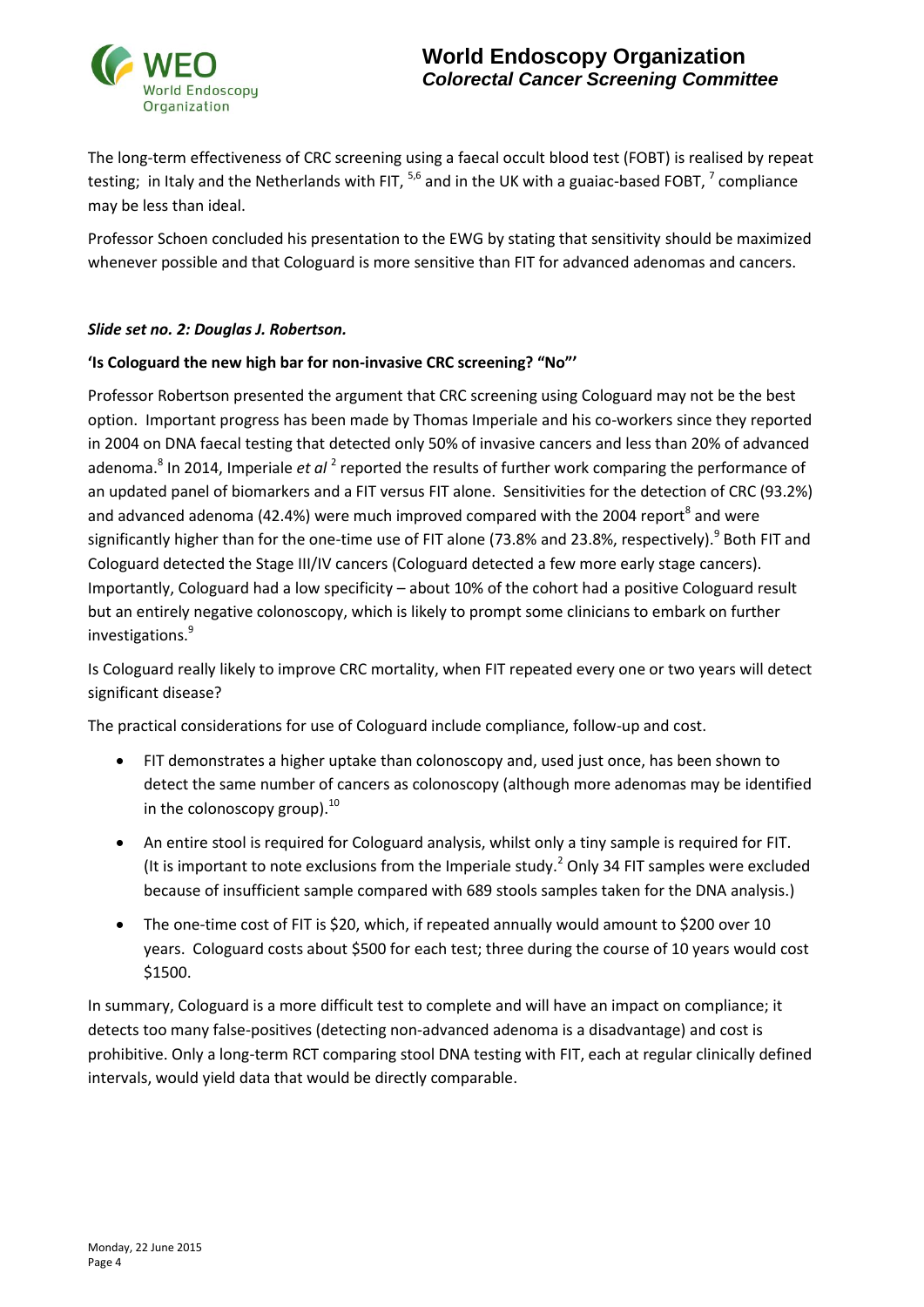

### **2. '80% National CRC Screening Rate by 2018. A goal we can reach by getting FIT!'**

#### *Slide set no. 3: James E. Allison*

Until 2012, colonoscopy every 10 years was promoted as the best strategy for CRC screening, FS was disparaged as clinically illogical, faecal tests were thought to limit opportunities for CRC prevention and compliance with repeat testing was considered poor. Since 2012, no screening test for CRC has been demonstrated to be superior to any other, although the preference for colonoscopy in the US amongst primary care providers is still evident. In November 2013 the Center for Disease Control's Morbidity and Mortality Weekly Report (MMWR) promoted new key messages that encouraged primary care providers to offer all screening tests and promote the one that is most likely to be done,<sup>11</sup> a message supported by the National Colorectal Cancer Roundtable (NCCRT), JAMA $^{12}$  and by expert review.<sup>13</sup>

Quantitative FIT have not yet been approved by the FDA for use in the USA. Only qualitative FIT are available and FIT approved for use in the USA are CLIA-waived (*i.e*. defined as a simple laboratory procedure that has an insignificant risk of an erroneous result). As of September 2014, there were 116 FDA-approved CLIA-waived FOBT for sale in the USA, very few with published evidence for performance and quality control. Professor Allison identified one qualitative FIT product available through Amazon.com for \$22.99 which "is the same test used by physicians to effectively diagnose diverticulitis, colitis, ulcerative colitis and irritable bowel syndrome"!

## **FIT and the FDA – the problems and possible solutions – a collegial discussion between stakeholders**

#### *Slide set no. 4: Helen Landicho (industry)*

### **'FIT's Quantity, Quality and Oversight'**

According to the FDA, "Manufacturers must establish and follow quality systems to help ensure that their products consistently meet applicable requirements and specifications"<sup>14</sup> and guidance for manufacturers since 2014 has improved. In 1988, the FDA passed CLIA (Clinical Laboratory Improvement Amendments) regulations to regulate laboratory testing and require clinical laboratories to be certificated before they can accept human samples for diagnostic testing. Laboratories can obtain multiple types of CLIA certificates, based on the kinds of diagnostic tests they conduct.<sup>15</sup> CLIA regulations describe three levels of test complexity: waived tests, moderate complexity tests and high complexity tests.

According to the FDA database, there are 24 manufacturers of FIT and 37 differently labelled CLIAwaived FIT products. Fourteen manufacturers market multiple FIT and two manufacturers are linked with 13 different CLIA-waived FIT products. All rapid (qualitative) FIT are CLIA-waived.

Recommendations for the future: adopt CLSI (Clinical & Laboratory Standards Institutes) standards for FIT analytical performance measures, update FDA guidance and consider a certification programme for FIT (similar to that for NGSP ['Harmonizing Hemoglobin A1C testing']).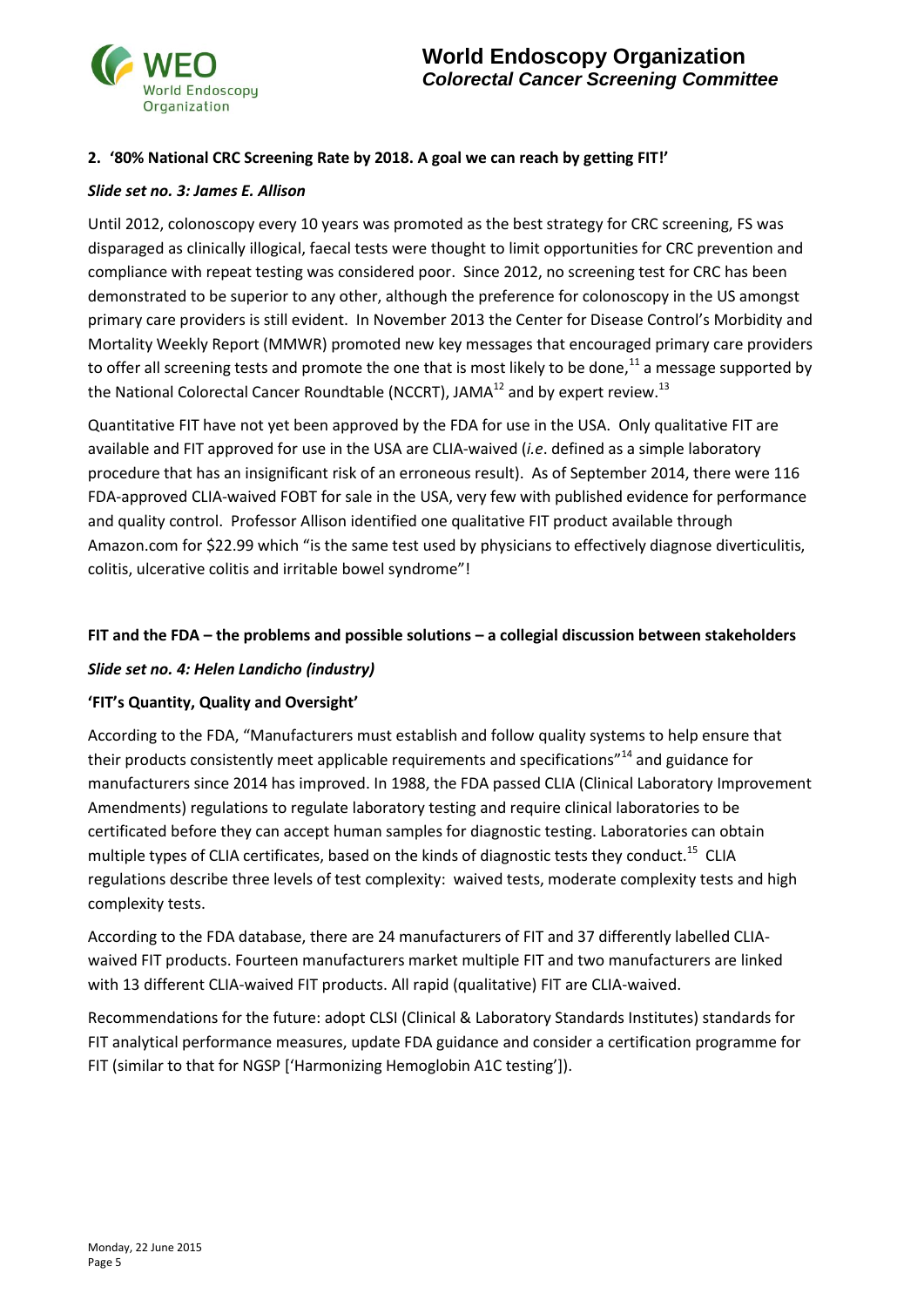

## *Slide set no. 5: Barcey Levy (physician)*

### **'The Iowa experience with CLIA-waived FIT'**

Dr Levy outlined the results of a study that compared a single-sample CLIA-waived qualitative FIT with colonoscopy to report the sensitivity for proximal *versus* distal adenomatous polyps or cancer.<sup>16</sup> All individuals scheduled for colonoscopy were invited to complete a FIT before the procedure. Exclusion criteria included familial polyposis syndromes, ulcerative colitis, Crohn's disease or active rectal bleeding. Subjects without symptoms were included in the screening group. Subjects with previous polyps or colorectal cancer were included in the surveillance group. Individuals with a change in bowel habits, anaemia, positive FOBT or FIT, appetite change or abdominal pain were included in the diagnostic group. Invitations were issued to 2,336 and 1,026 ultimately completed a colonoscopy and FIT.

Over the course of the study, four different qualitative FIT products were used because of a change in name, then a product recall and then an unexpected decline in positivity (Polymedco's OC-Light). The sensitivity of a single-sample qualitative FIT for advanced adenoma and adenocarcinoma was low (only 18%), although specificity was 90%. It is likely that primary care physicians are unaware of the limitations of CLIA-waived qualitative FIT.

### *Slide set no. 6: Yvonne Doswell (FDA)*

#### **'FDA Regulation of Fecal Immunochemical Testing (FIT)'**

Ms Doswell provided an overview of the FDA's regulation of medical devices and challenges to regulating FIT. The FDA reviews submissions based on intended use and indications for use and classification of devices and evidence thereafter required for performance depends on risk (Class 1, low risk; Class II, moderate risk; Class III, high risk). Section 510(k) of the Food, Drug and Cosmetic Act requires device manufacturers who must register, to notify FDA of their intent to market a medical device at least 90 days in advance. This is known as Premarket Notification - also called PMN or 510(k). This allows FDA to determine whether the device is equivalent to a device already placed into one of the three classification categories. FIT are cleared through the 510(k) pathway and classified as Class II devices. A 510(k) submission requires analytical studies to determine performance characteristics, method comparisons using clinical samples and labelling with clear and concise instructions for use and interpretation of results. For a quantitative claim for FIT, the FDA encourages submission of study proposals and questions via the Pre-Submission programme. Pre-submission guidance is available here: [http://www.fda.gov/downloads/medicaldevices/deviceregulationandguidance/guidancedocuments/uc](http://www.fda.gov/downloads/medicaldevices/deviceregulationandguidance/guidancedocuments/ucm311176.pdf) [m311176.pdf](http://www.fda.gov/downloads/medicaldevices/deviceregulationandguidance/guidancedocuments/ucm311176.pdf)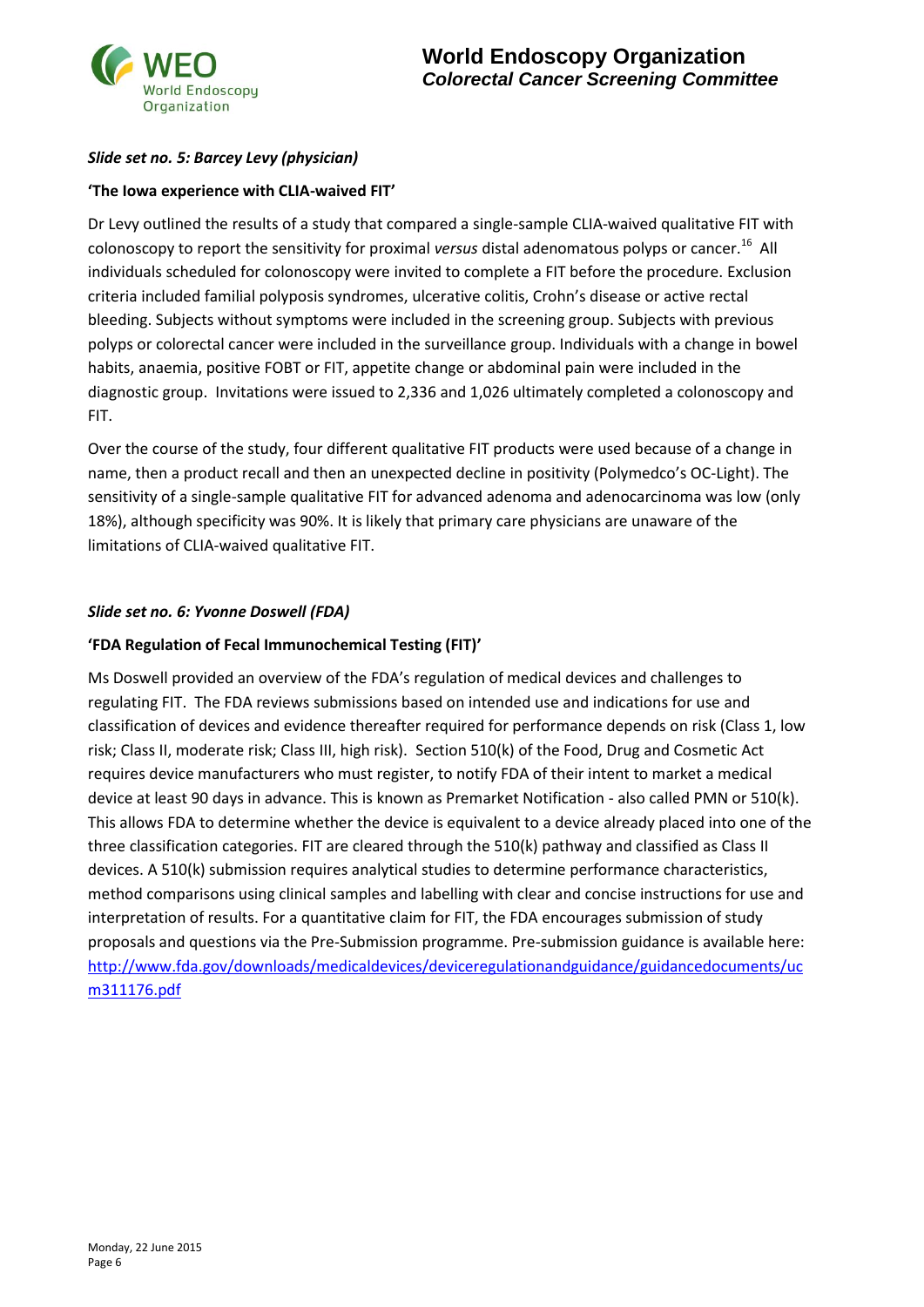

When FDA review is needed prior to marketing a medical device, FDA will either:

- \* "clear" the device (Class II) after reviewing a premarket notification, otherwise known as a 510(k) (named for a section in the Food, Drug, and Cosmetic Act), that has been filed with FDA, or
- \* "approve" the device (Class III; Class III devices are high risk devices that pose a significant risk of illness or injury, *or devices found not substantially equivalent to Class I and II* through the 510(k) process) after reviewing a premarket approval (PMA) application that has been submitted to the FDA.

Whether a 510(k) or a PMA application needs to be filed depends on the classification of the medical device.

To acquire clearance to market a device using the 510(k) pathway, the submitter of the 510(k) must show that the medical device is "substantially equivalent" to a device that is already legally marketed for the same use.

To acquire approval of a device through a PMA application, the PMA applicant must provide reasonable assurance of the device's safety and effectiveness.

### *Slide set no. 7: Isabel Portillo*

#### **'Interval cancer after negative FIT and colonoscopy after positive FIT'**

The Basque Country provides population-based screening for men and women aged 50-69 years every two years using the OC-SENSOR device (Eiken Chemical Co. Ltd., Japan) with a cut-off of 20 µg Hb/g faeces (100 ng Hb/mL buffer). By 2014, the programme had achieved 100% coverage of the population. The investigators identified interval cancers diagnosed within two years after a negative FIT or after a positive FIT but negative colonoscopy. 77% of interval cancers were found after a negative FIT (all  $<$  10  $\mu$ g/g). Interval cancers were more common amongst people aged > 60 years, men and were more likely to be in the distal colon and rectum. Most interval cancers were at an advanced stage at diagnosis and were diagnosed within the first year after screening.

#### *Slide set no. 8: Ernst Kuipers*

### **'Determining an appropriate cut-off level for a national screening programme'**

Twenty four out of 28 EU countries now offer CRC screening (eight opportunistic, three piloting or planning a programme). Fifteen of those 24 countries offer FIT, but with a wide range in cut-offs for positivity (e.g. Belgium, Spain and New Zealand use OC-SENSOR with a cut-off of 15 µg Hb/g faeces), whilst Nova Scotia use a qualitative FIT (Hemoccult ICT, Beckman Coulter Inc., USA) that, according to the manufacturer, has an analytical sensitivity of 95% at 300 µg/g (online source, BR-17882A Hemoccult ICT Testing Highly Specific - Beckman Coulter [pdf]). As the cut-off for positivity increases, the positivity rate in the first round of screening decreases<sup>17</sup> and the 'number needed to screen' and the 'number needed to scope' to detect one subject with advanced neoplasia decreases.<sup>18</sup>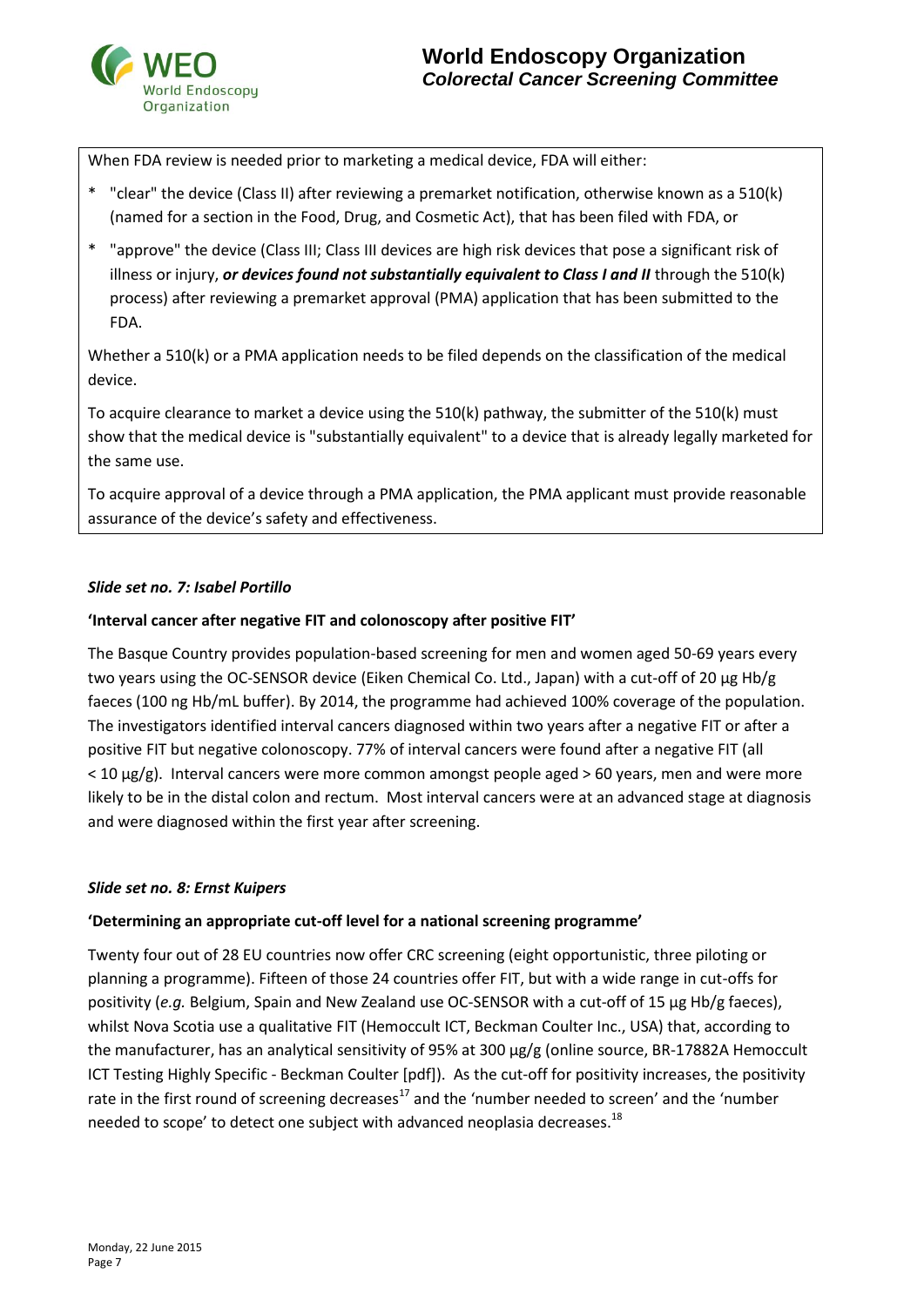

The cut-off selected by a screening programme does not influence uptake or the costs of the primary screening. However, by increasing the cut-off, the demand on colonoscopy resource will be less and the test will have a higher positive predictive value (lower number needed to scope), although some advanced neoplasia will be missed and a shorter interval between screening tests may be necessary. A decision must be made about an acceptable FIT positivity rate during initial rollout of a programme, and this can be derived using a simple equation:

|  | Acceptable FIT positivity rate = |
|--|----------------------------------|
|--|----------------------------------|

colonoscopy capacity

target population x screening uptake / screening interval

For example, with a colonoscopy capacity of 2,000 per year, a target population of 100,000, anticipated uptake of 60% and biennial screening:

Acceptable FIT positivity rate = 2,000 / ([100,000 x 0.6] / 2) = 6.6%.

The desired positivity rate will determine the FIT cut-off used. The positivity rate and yield will decline over successive rounds of screening, which will influence decisions about FIT cut-off thresholds, screening interval and target age range. The FIT pilot in the Netherlands illustrates the issues.

Using OC-SENSOR at a cut-off of 10 µg Hb/g faeces (50 ng Hb/mL buffer), the Dutch FIT pilot had a FIT positivity of 6.4% and uptake of 50-62% amongst 50-75 year-olds. The number needed to scope for one advanced neoplasia was 1.8. In the first year of the Dutch national programme, using FOB Gold at a cutoff of 15 µg/g and inviting 63, 65, 67, 75 and 76 year-olds, uptake was 68%, FIT positivity 12% and number needed to scope 2.5. The challenge to limited colonoscopy resource was reduced in the second round of screening by increasing the cut-off to 47  $\mu$ g/g, which yielded a more manageable positivity rate of 7.2% and number needed to scope of 2.1.

Data from modelling studies and pilots suggest that the most efficient approach during the steady state phase of a FIT screening programme is to use a low cut-off and adjust the screening interval<sup>17,19</sup>. Further research is needed to establish whether adjusting the target age range or using a two-sample FIT strategy at low cut-off might be useful.

## *Slide set no. 9: Yoko Saito*

## **'Colorectal cancer (CRC) screening in Ibaraki Prefecture, Japan. The comparison between males and females using a two-day sampling method'**

CRC screening in Japan has been offered to men and women from the age of 40 years since 1992. The screening method varies by prefecture, although a two-day FIT method has been adopted widely. Uptake of screening is only about 35% (national target 40%). In the Ibaraki Prefecture, two-sample FIT screening is offered using the OC-SENSOR device (Eiken Chemical Co. Ltd., Japan) at a cut-off for positivity of 20 µg Hb/g faeces (100 ng Hb/mL buffer). Age-adjusted CRC incidence and mortality are lower for women than men. Because FIT positivity, the cancer detection rate and PPV are lower for women, should a lower FIT cut-off be used for women?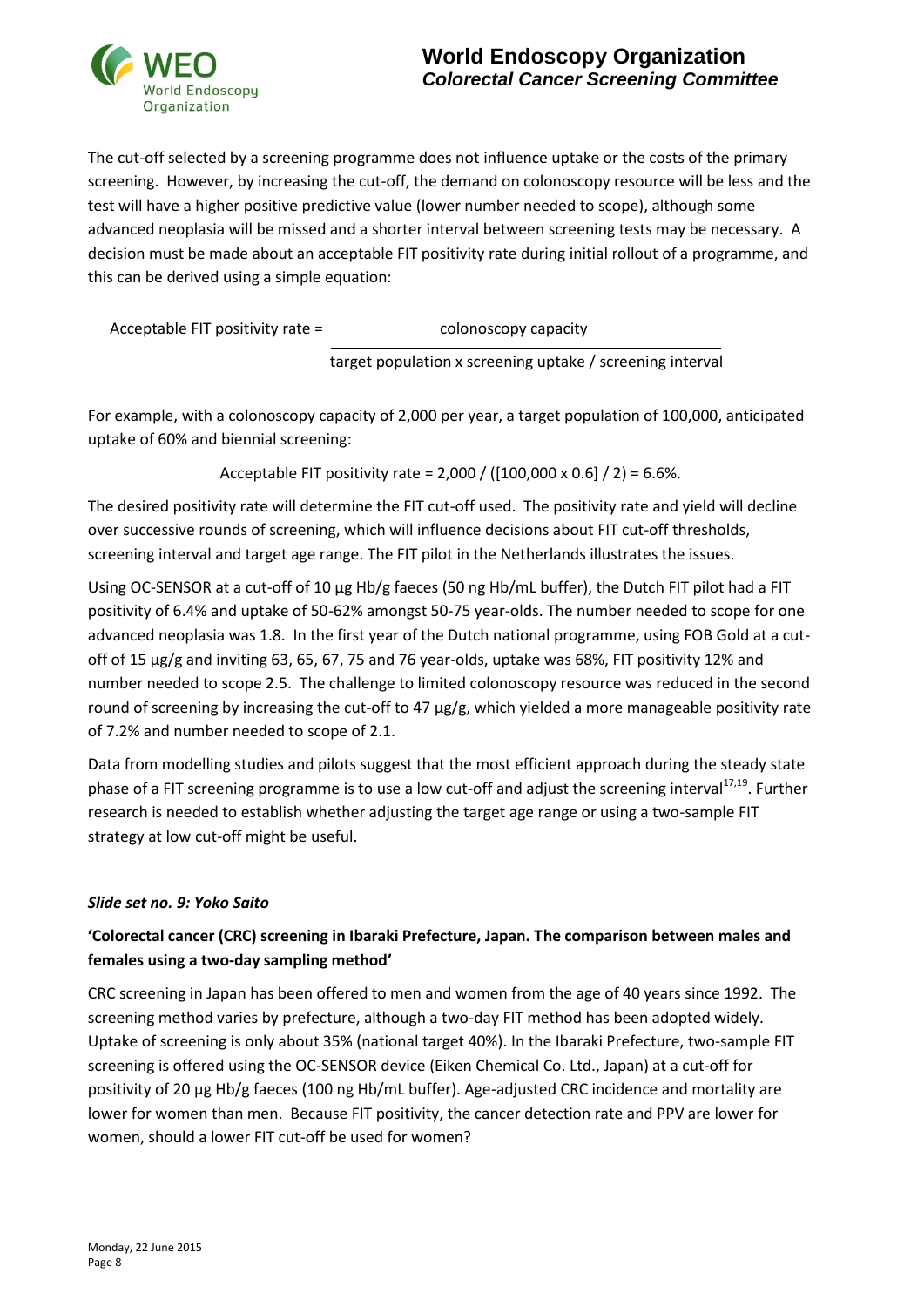

## **World Endoscopy Organization** *Colorectal Cancer Screening Committee*

FIT performance data using a two-day or one-day sampling method during the period 2007-2012 were compared for men and women. For participants over the age of 50 years and using both sampling methods, FIT positivity was significantly greater for men than women (p=0.0000). There were statistically significant differences between the sexes in favour of men in cancer detection, PPV (for intra mucosal cancer) and detection of invasive cancers. However, the PPV for invasive cancer was not significantly different between men and women using either sampling method. The proportion of invasive cancers was the same for men and women and the investigators conclude that the FIT cut-off threshold should not be different for men and women.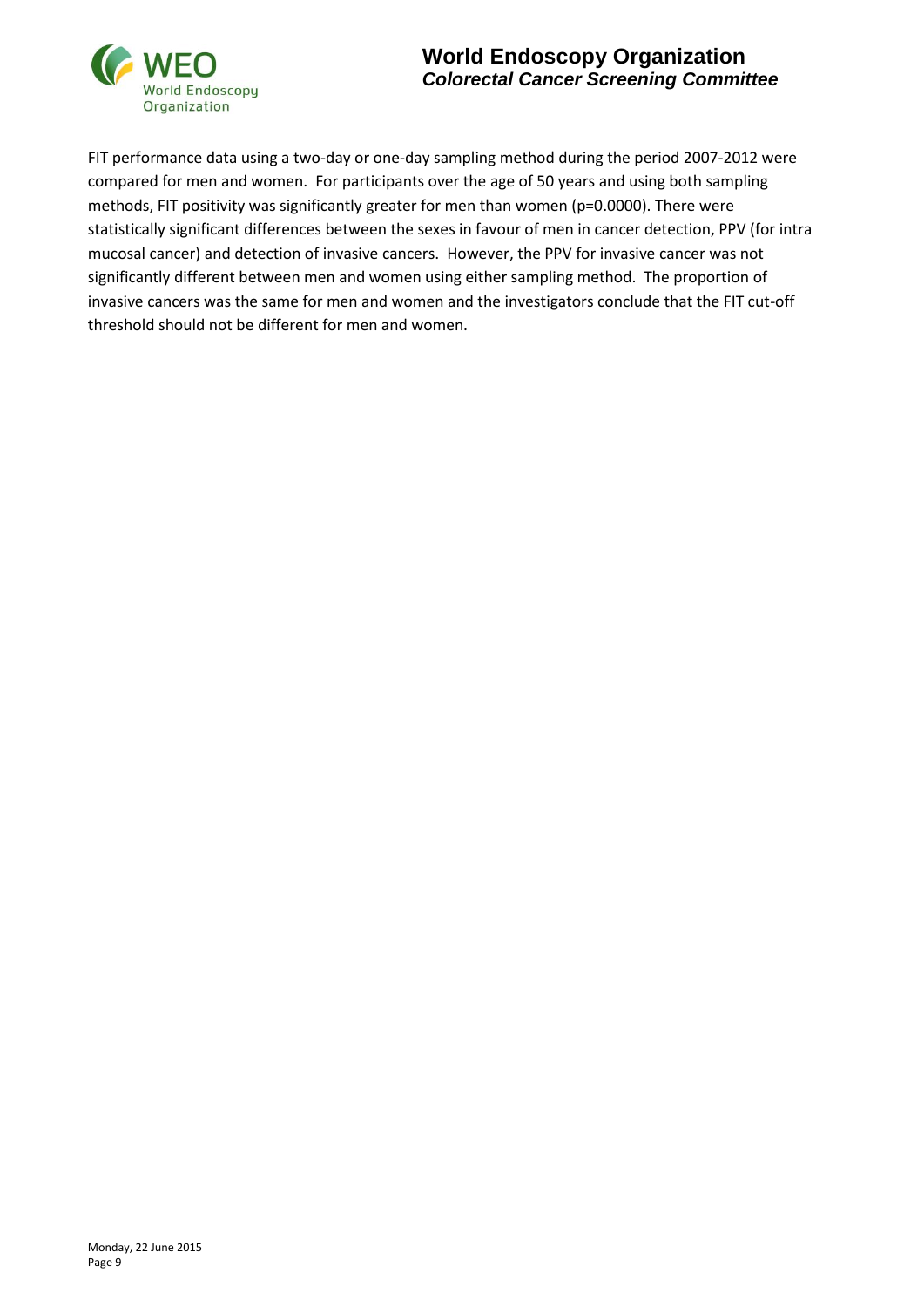

# **Appendix 1**

## **INCREASED PARTICIPATION IN COLORECTAL CANCER SCREENING DURING A PILOT OF A FAECAL IMMUNOCHEMICAL TEST FOR HAEMOGLOBIN (FIT) IN ENGLAND**

S. Moss<sup>\*1</sup>, C. Mathews<sup>1</sup>, T. J. Day<sup>2</sup>, S. Smith<sup>3</sup>, S. P. Halloran<sup>4, 5</sup>

<sup>1</sup>Centre for Cancer Prevention, Wolfson Institute of Preventive Medicine, Queen Mary University of London, London, <sup>2</sup>NHS Cancer Screening Programmes, Sheffield, <sup>3</sup>NHS Bowel Cancer Screening Midlands and North West Programme Hub, Rugby, <sup>4</sup>NHS Bowel Cancer Screening Southern Programme Hub, <sup>5</sup>University of Surrey, Guildford, United Kingdom

**Introduction:** The NHS Bowel Cancer Screening Programme (BCSP) in England has used a guaiac faecal occult blood test (gFOBt) since 2006. In April 2014 the BCSP commenced a six-month FIT Pilot study to assess the clinical, financial and organisational implications of adopting FIT.

**Aims & Methods:** Two regional BCSP Hubs (Southern and Midlands & North West) and associated Screening Centres participated in the pilot study. One in 28 invitees was offered FIT rather than gFOBt. 30,000 FIT invitations provided adequate power for analysis of FIT uptake compared with gFOBt. The OC-SENSOR FIT system (Eiken Chemical Co. Ltd., Japan) was used with a cut-off for positivity of 20 µg haemoglobin [Hb]/g faeces (100 ng Hb/mL buffer).

**Results:** 40,930 subjects were invited to participate with a FIT and 1,126,087 with a gFOBt during the pilot period (April - October 2014). Uptake of FIT was significantly higher than gFOBt (66.5% vs. 59.4%; OR 1.36). The increase in uptake was significantly greater for previous non-responders (FIT 25.8% vs. gFOBt 14.2%; OR 2.09), compared with subjects invited for the first time (61.2% vs. 50.3%; OR 1.56) and those who had participated previously (90.3% vs. 86.1%; OR 1.50). The increase in uptake was higher in males (FIT 64.6% vs. gFOBt 56.4%; OR 1.41) than females (68.3% vs. 62.1%; OR 1.31) and was apparent for all quintiles of deprivation. Of particular note is the increase in uptake with FIT compared with gFOBt in the most deprived and traditionally 'hard-to-reach' quintile (53.7% vs. 45.8%; OR 1.37).

Overall positivity was 7.8% with FIT (cut-off 20 µg Hb/g faeces) and 1.7% with gFOBt (OR 4.83). The increase in positivity was similar in males and females and in all deprivation quintiles, but increased with age. Significantly more colorectal cancers (CRC) (0.27% FIT vs. 0.12% gFOBt; OR 2.19) and advanced adenomas (1.74% vs. 0.35%; OR 4.97) were detected with FIT. The PPV for all neoplasms was significantly higher with FIT (55.9% vs. 51.9%; OR 1.17). At a cut-off of 150 µg Hb/g faeces (750 ng Hb/mL buffer), which yielded a positivity for FIT (1.8%) similar to gFOBt, FIT had a higher detection rate and PPV for advanced adenomas and all neoplasms.

**Conclusion:** FIT significantly increased uptake of screening and provides an opportunity to adjust the faecal Hb concentration cut-off for positivity and thus the burden on colonoscopy resource. Further analysis will determine how the faecal Hb concentration measured by FIT could be incorporated into a multivariate risk score for CRC.